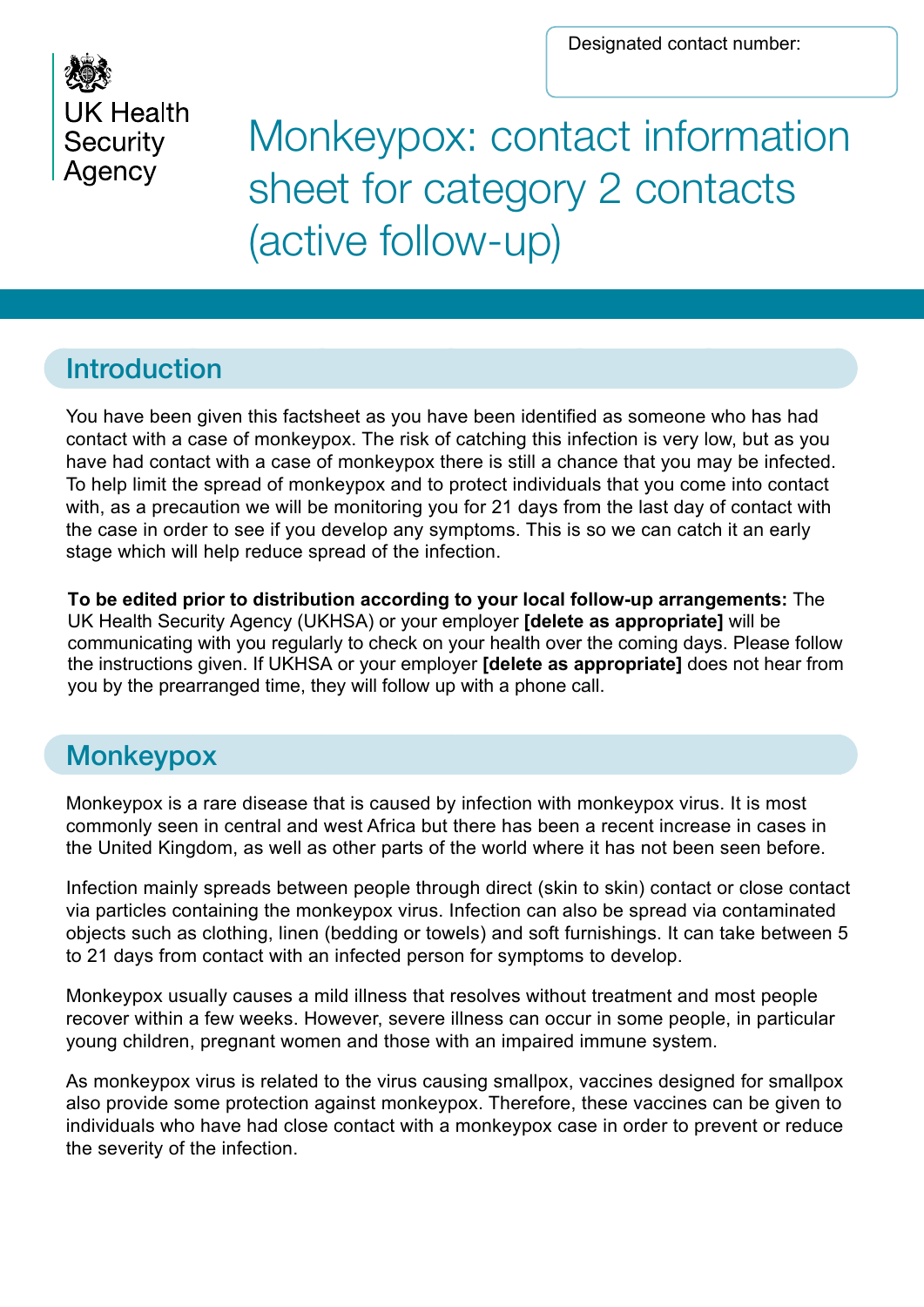### What actions should I take?

The following actions are important for the health and safety of you, your family and anyone else that you may have contact with, even if the risk to family and contacts is low. These actions will reduce the spread of infection to others and ensure that if you develop the infection it can be identified quickly:

- inform your designated contact point daily of fever or any of the other symptoms below within 21 days of your last exposure
- where possible, try and avoid contact with young children, pregnant women and those who are immunosuppressed
- you may be advised to stay off work for 21 days from your last exposure if you work with children, pregnant women or those who are immunosuppressed. The UKHSA or your employer will inform you if this applies to you
- avoid intimate/sexual contact with others for 21 days after your last exposure
- any non-essential medical or dental treatment should be postponed. You should discuss any essential treatment required with the designated contact point before attending a healthcare facility
- international travel is not advised during the 21 days after your last exposure
- you may be offered a smallpox vaccine at a clinic to help prevent or reduce the severity of infection. You can leave the house to attend the clinic and if possible, you should walk, cycle, drive or be driven by a household member (if they are not pregnant or immunosuppressed). If private transport is not available, public transport can be used, however busy periods should be avoided

#### What symptoms should I be aware of:

Monkeypox infection usually causes a mild illness that resolves without treatment and most people recover within several weeks. However, severe illness can occur in young children, pregnant women and immunosuppressed individuals.

The illness begins with:

- fever
- headache
- muscle aches
- backache
- swollen lymph nodes
- chills
- exhaustion

Within 1 to 5 days after the onset of fever, a rash develops, often beginning on the face, groin or hands, then spreading to other parts of the body. It starts as raised spots, which turn into small blisters filled with fluid (lesions). These blisters eventually form scabs which later fall off. An individual with monkeypox is infectious from when their symptoms start until their rash has scabbed over, all the scabs have fallen off and a fresh layer of skin has formed underneath. This may take several weeks.